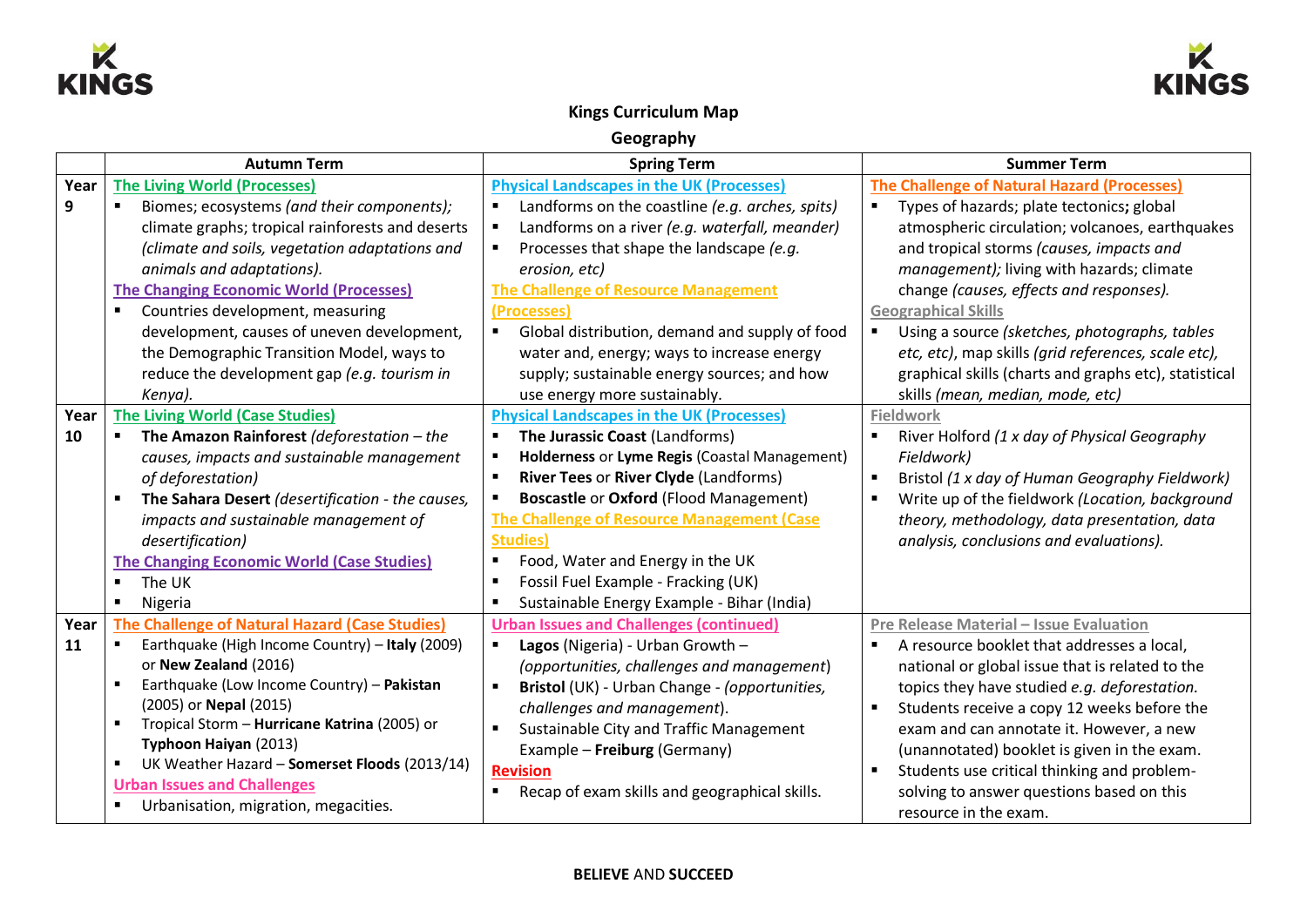



- **12** Types of natural hazards, perceptions of hazards, management of hazards
	- Plate tectonic theory and evidence.
	- **Volcanic eruptions** causes, impacts and responses/management.
	- **Case studies Montserrat** (1997) + others.

### **Coastal Systems and Landscapes**

- Systems in Physical Geography.
- **Key concepts** and the relationship with development of coastal landscapes.
- **Coastal geomorphological processes –** erosion, weathering, mass movement, longshore drift, transportation, deposition.
- **Sediment sells** sources and budgets.

# **Changing Places**

- Defining place and understanding the **concept of place**
- Categorising place and the **factors that control the character of place**
- **Placelessness** and the concepts of globalisation/glocalisation
- **External agencies** and their influence on place
- **Meaning and representation of place**
- **Suburbanisation /counterurbanisation** and its effects on Cheddar
- **Local case study of Cheddar** creation of a detailed place study portfolio of Cheddar
- **Quantitative/qualitative data collection**

## **Hazards**

- **Earthquakes** causes, impacts and responses/management.
- Case studies **Haiti** (2010) + others.
- **<u>■** Tropical Storms causes, impacts and</u> responses/management.
- **Case studies Hurricane Katrina** (2005), **Cyclone Nargis,** (2008) + others.

# **Coastal Systems and Landscapes**

- **Coastal landscape development** landforms created by erosion and deposition.
- **Sea level change** isostatic, eustatic and tectonic.
- **Emergence and Submergence -** origin and development of associated landforms.
- **Climate change** and the potential impact on coasts.

# **Changing Places**

- **Local case study of Cheddar** completion of portfolio
- **Exam practise questions/essay writing lessons**
- **Distant case study of Stratford (London)** creation of a detailed place study portfolio of **Stratford**
- **Quantitative /qualitative data collection**

# **Hazards**

- Wildfires causes, impacts and responses/management.
- **Case studies Victoria, Australia** (2009) + others.
- **Multi-hazardous environment** sustaining human occupation – **Haiti** (earthquakes, storms, flooding and landslides)
- **Local hazardous setting** earthquake effects on character of the place - **L'Aquila** (Italy)
- **Revision** content, exam question and structure practise.

# **Coastal Systems and Landscapes**

- **Coastal management –** hard and soft engineering.
- **Sustainable** approaches to coastal flood risk and coastal erosion management.
- **Case studies** local scale (Pevensey) and a contrasting coastline beyond the UK (Sundarbans, Bangladesh)
- **Revision** content, exam question and structure practise.

# **Changing Places**

- **Distant Case Sudy of Stratford -** completion of portfolio
- **Revision** content, exam question and structure practise.

### **Non Examined Assessment**

- 4 days of fieldwork
- Write up of independent project



 $\overline{a}$